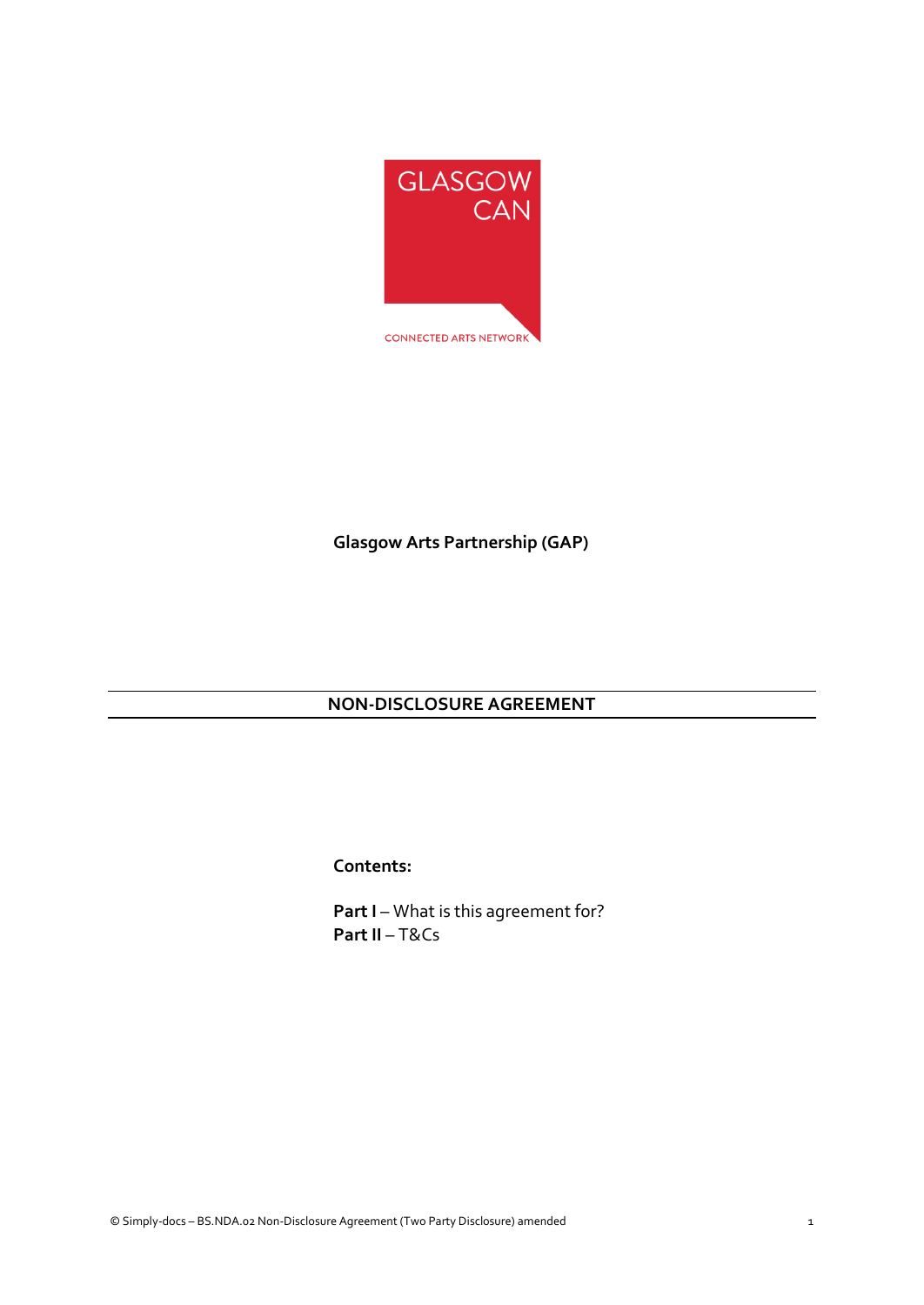## **Part I – What is this agreement for?**

## **SCHEDULE 1 (confidential info)**

### **Party 1 Confidential Information**

Glasgow Connected Arts Network will on occasion disclose to GAP members the details of bids for funding or bids for projects which have been developed by Glasgow CAN. This may include creative strategies, project proposals, proposed project budgets, and anything else required to respond in a tailored way to a particular opportunity.

Where this information has been created by the Glasgow CAN team, or by a group of GAP members to apply for a particular opportunity, individual members may not reproduce this information for any individual bids or other purposes (as described by the terms below). Where the opportunity is publicly available GAP members are welcome to make individual applications however they may not repurpose material developed by Glasgow CAN.

Where an opportunity is not publicly available, and is instead arranged directly between Glasgow CAN and the funder/buyer organisation, then the details of the opportunity are confidential and may not be used to approach the funder/buyer for any individual proposals.

## **Party 2 Confidential Information**

The Glasgow Arts Partnership (GAP) member may apply to take part in projects arranged by Glasgow CAN. As part of an application process members may propose creative strategies, project proposals, project budgets and any other tailored responses to an opportunity.

These creative responses are confidential to the member making the proposal and may not be repurposed by Glasgow CAN for anything other than developing a project with the particular GAP member. Glasgow CAN may suggest collaborating with other members to deliver the proposal and in each case this will be by agreement of all parties.

In addition, the GAP member may provide various information about their business to enable assessment for particular opportunities, or as required by funder/buyer organisations. This information may be sensitive or confidential and may only be used for the purposes required relevant to the particular opportunity.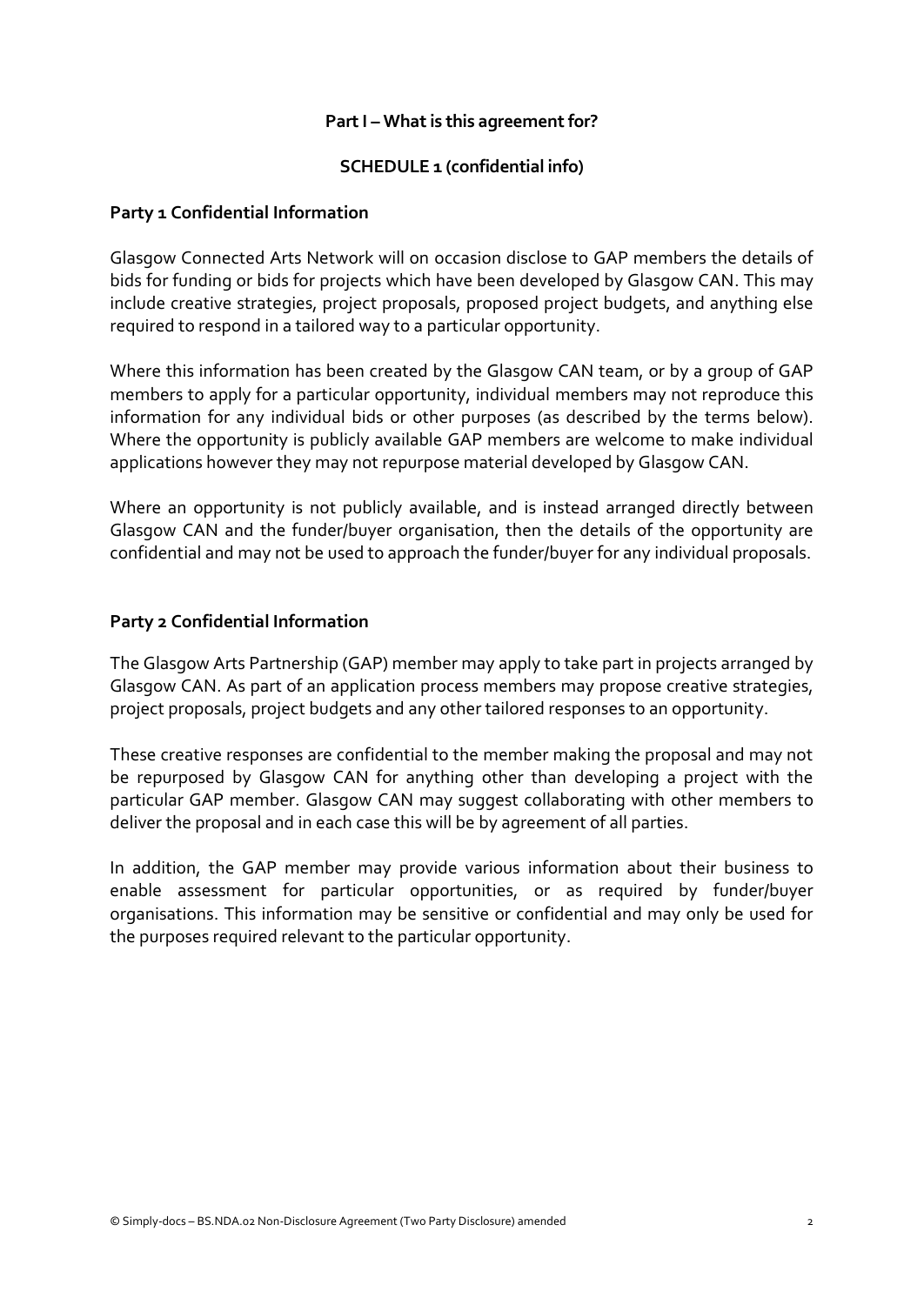## **SCHEDULE 2 (purpose of the info)**

#### **The Stated Purposes**

The purposes of the confidential information described above is to enable bids or applications to be compiled and assessed for various specific opportunities. The circumstances described above limit this information to specific use relevant to particular opportunities and exclude the copying or repurposing of this information for other bids or applications without permission.

## **SCHEDULE 3 (data protection)**

#### **Data Protection Policy**

Glasgow CAN's data protection policy is available on request.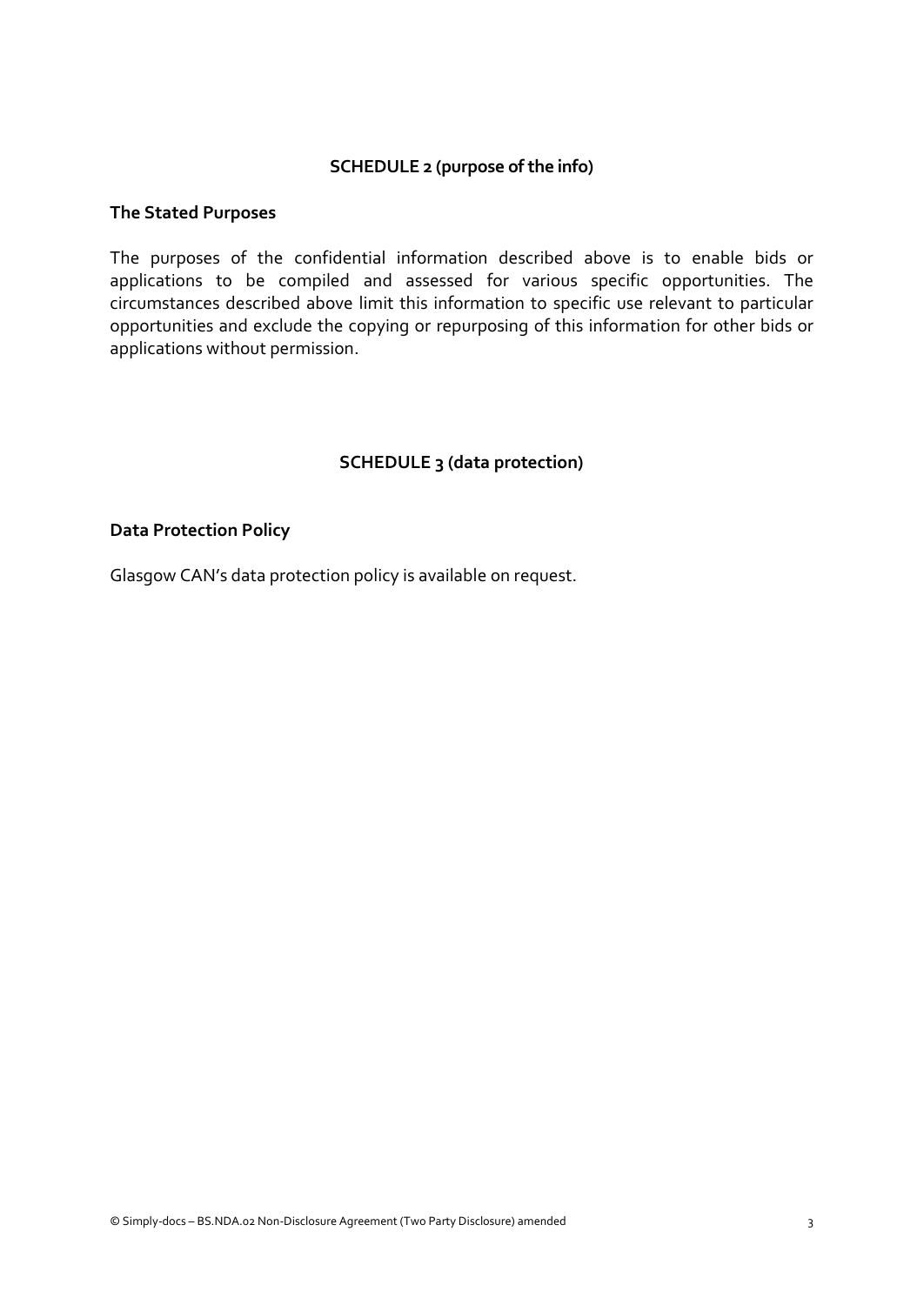## **Part II – T&Cs**

**THIS AGREEMENT** is made upon the date of that the Glasgow CAN member has applied to join the Glasgow Arts Partnership (GAP) and has selected via the application form that they have read and agree to this agreement.

### **BETWEEN:**

- (1) Glasgow Connected Arts Network **[**a community interest company registered in Scotland under number company registration number SC483427**]** ("the First Party") and
- (2) The Glasgow CAN member submitting an application ("the Second Party")

### **WHEREAS:**

- (1) The First Party wishes to disclose to the Second Party information (as outlined in Schedule 1) which is confidential to the First Party (such disclosure to be only for the Stated Purposes set out in Schedule 2).
- (2) Further to the First Party's disclosure, the Second Party shall **[**be required to**]** disclose to the First Party information (as outlined in Schedule 1) which is confidential to the Second Party (such disclosure to be only for the Stated Purposes set out in Schedule 2).
- (3) Both Parties wish to ensure that the information is kept confidential and to prevent each other from misusing or further disclosing that information to third parties without authorisation.
- (4) In consideration of the mutual disclosure of Confidential Information hereunder, each Party hereby agrees that it will accept the other Party's Confidential Information subject to, and in accordance with the terms and conditions of this Agreement which will accordingly take effect and be binding as a contract.

### **IT IS AGREED** as follows:

## 1. **Definitions and Interpretation**

1.1 In this Agreement, unless the context otherwise requires, the following expressions have the following meanings: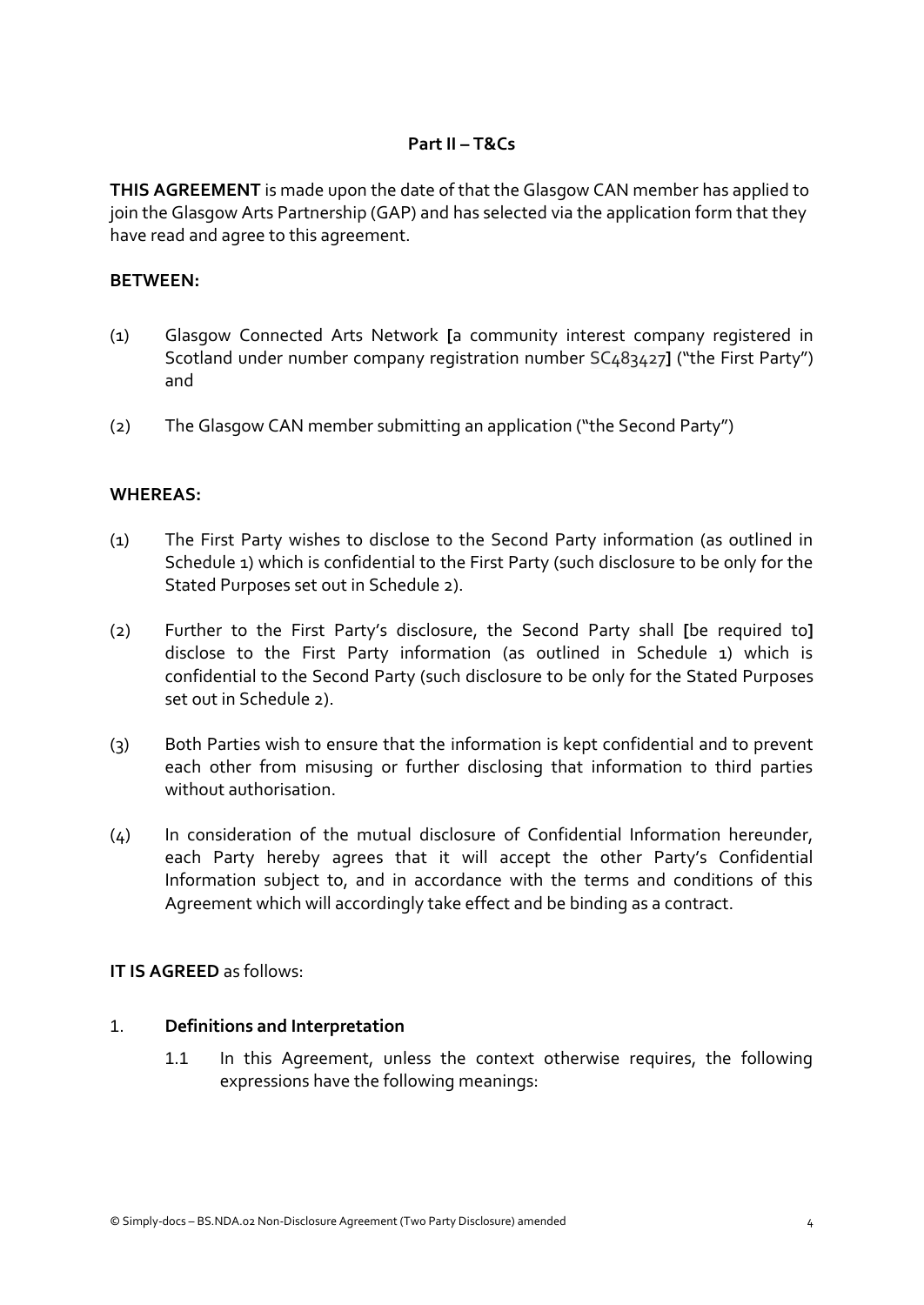- **"Confidential Information"** means the information outlined in Schedule 1 and any further information designated at or before the time of disclosure by the relevant Party as confidential, whether or not such information is of a commercially (or other) sensitive nature, and in whatever tangible or intangible form the information exists or is communicated;
- **"Disclosing Party"** means either Party to this Agreement when disclosing Confidential Information to the other Party;
- **"Intellectual Property Rights"** means (a) any and all rights (whether or not registered or registrable) subsisting in any jurisdiction in any patents, trade marks, service marks, registered designs, applications (and rights to apply for any of those rights), trade, business and company names, internet domain names and email addresses, unregistered trade marks and service marks, copyrights, database rights, knowhow, trade and other secrets, rights in designs and inventions;

(b) rights under licences, consents, orders, statutes or otherwise in relation to a right in paragraph (a);

(c) rights of the same or similar effect or nature as or to those in paragraphs (a) and (b) which now or in the future may subsist; and

(d) the right to sue for past infringements of any of the foregoing rights; and

**"Receiving Party"** means either Party to this Agreement when receiving Confidential Information from the other Party; and

## **"Stated Purposes"** means the purposes set out in Schedule 2 for which the Parties may use the Confidential.

- 1.2 Unless the context otherwise requires, each reference in this Agreement to:
	- 1.2.1 "writing", and any cognate expression, includes a reference to any communication effected by electronic or facsimile transmission or similar means;
	- 1.2.2 a statute or a provision of a statute is a reference to that statute or provision as amended or re-enacted at the relevant time;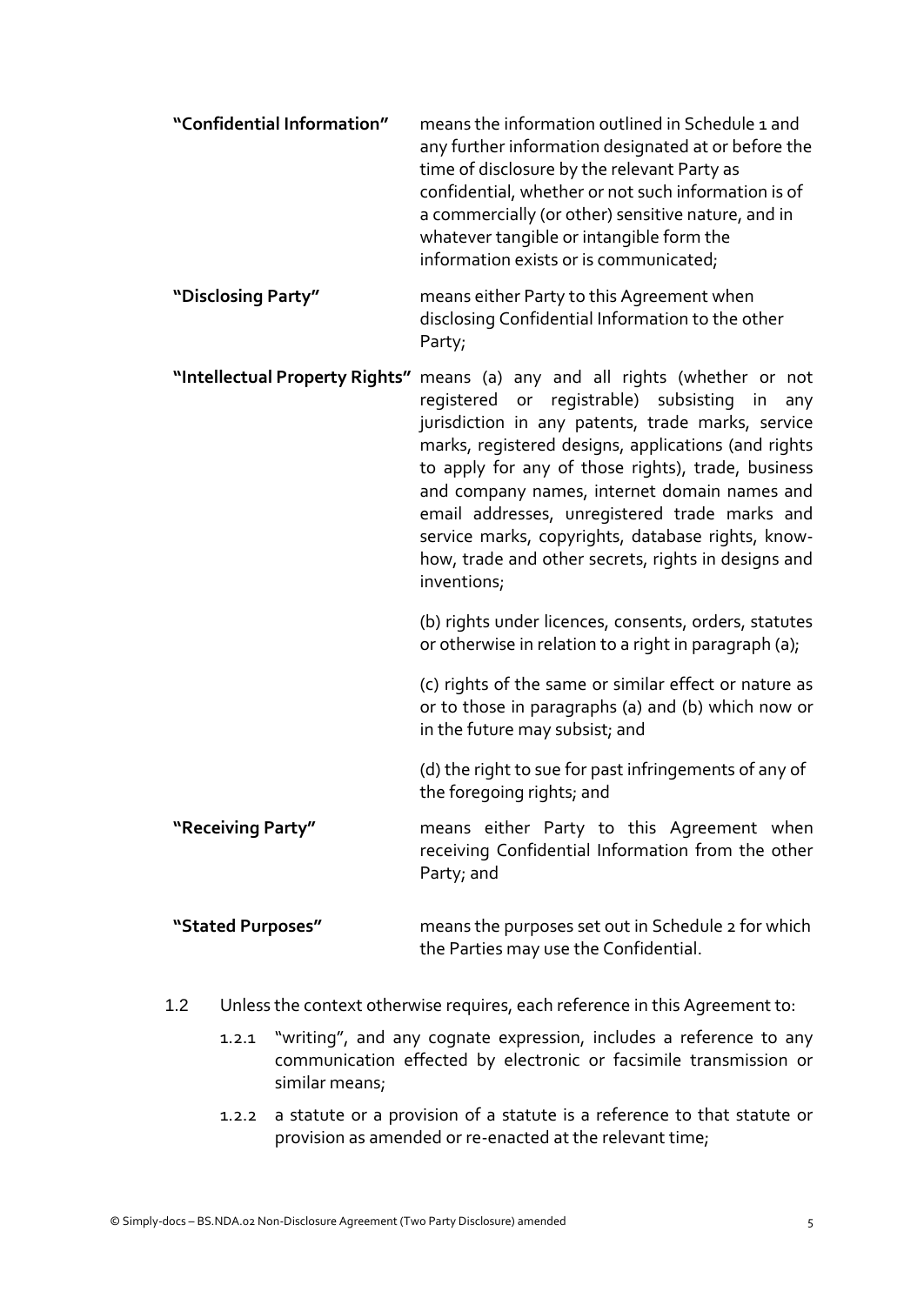- 1.2.3 "this Agreement" is a reference to this Agreement and each of the Schedules as amended or supplemented at the relevant time;
- 1.2.4 a Schedule is a schedule to this Agreement;
- 1.2.5 a Clause or paragraph is a reference to a Clause of this Agreement (other than the Schedules) or a paragraph of the relevant Schedule; and
- 1.2.6 a "Party" or the "Parties" refer to the parties to this Agreement.
- 1.3 The headings used in this Agreement are for convenience only and shall have no effect upon the interpretation of this Agreement.
- 1.4 Words imparting the singular number shall include the plural and vice versa.
- 1.5 References to any gender shall include all genders.
- 1.6 References to persons shall include corporations.

## 2. **Disclosure**

- 2.1 Each Party has a commercial or other interest in all such Confidential Information as it may disclose to the other Party after the Parties enter into this Agreement.
- 2.2 Each Receiving Party shall, subject to the provisions of Clause 7, at all times maintain as confidential and shall not use or exploit **[**or reproduce**]** any part or the whole of the received Confidential Information directly or indirectly for any purposes other than the Stated Purposes without the express written consent of the Disclosing Party. Such unauthorised purposes may include, but are not limited to:
	- 2.2.1 Reproducing (or attempting to reproduce) any part of that Confidential Information, or to investigate or uncover otherwise undisclosed aspects of it (including, but not limited to, related confidential information);
	- 2.2.2 Using that Confidential Information, whether directly or indirectly, to procure (or attempt to procure) any commercial advantage for the Receiving Party, or a commercial disadvantage to the Disclosing Party;
	- 2.2.3 Carrying out any processes, making any inventions, further developments or applications for any registered Intellectual Property Rights from or based upon that Confidential Information;
- 2.3 Each Receiving Party shall take all reasonable organisational, physical and technical measures to preserve the confidentiality of the Confidential Information that it receives.
- 2.4 In the event that Confidential Information disclosed under this Agreement incorporates any personal data (as defined by the Data Protection Act 1998) ("the Act"), the Receiving Party shall ensure that it fully complies with the Act and in particular: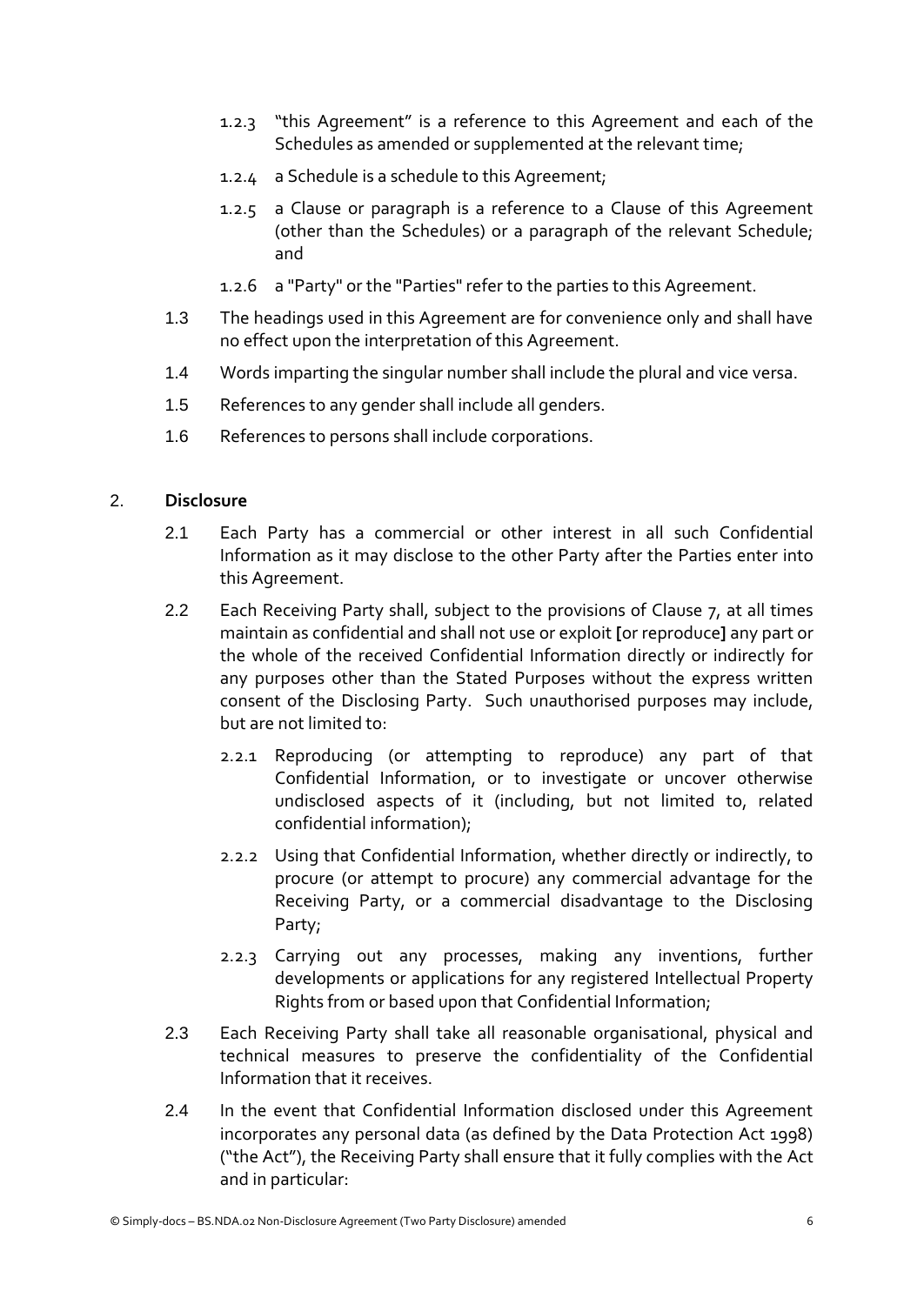- 2.4.1 The Receiving Party shall ensure that it has in place suitable organisational, physical and technical measures to facilitate its compliance with the Act **[**such measures evidenced in the Parties' respective Data Protection Policies attached in Schedule 3**]**; and
- 2.4.2 Where any relevant Confidential Information is transferred to a third party, as under Clause 5, the Receiving Party so transferring shall take all reasonable organisational, physical and technical measures to ensure that such third parties are bound to comply with the Act to the same extent as the Parties under this Agreement.
- 2.5 Following the fulfilment of the Stated Purposes or, if sooner, on demand by the relevant Disclosing Party, the Receiving Party shall return all Confidential Information forthwith to that Disclosing Party.

## 3. **Storage of Confidential Information**

- 3.1 Where Confidential Information is held in hardcopy form, it must be stored in a locked location when not in use.
- 3.2 Where Confidential Information is held electronically, the computer, laptop or cloud storage services on which the Confidential Information is stored must be protected using a password which may be shared only with those authorised to access the Confidential Information, and when not in use, the computer must be kept in a locked location.
- 3.3 If either Party is not satisfied with any aspect of the other Party's storage arrangements, it shall have the right to request any such reasonable changes to those arrangements as it may deem necessary to satisfy the requirements described in this Agreement.

## 4. **Employee Undertakings**

- 4.1 Each Receiving Party shall obtain from any and all of its employees to whom the Confidential Information or any part of it is to be disclosed or to whom the Confidential Information may be accessible, undertakings to the Disclosing Party which are enforceable by it and are binding upon those employees to the same extent as this Agreement is binding upon the Receiving Party.
- 4.2 Neither Party shall disclose any Confidential Information to the other until any and all undertakings as described in sub-Clause 4.1 have been provided and obtained by both Parties.

## 5. **Third Party Disclosure and Undertakings**

5.1 In the event that either Receiving Party requires or otherwise engages the services of a professional adviser or other third party who is not an employee and that third party reasonably requires access to the Confidential Information for the Stated Purposes, that Receiving Party must not disclose,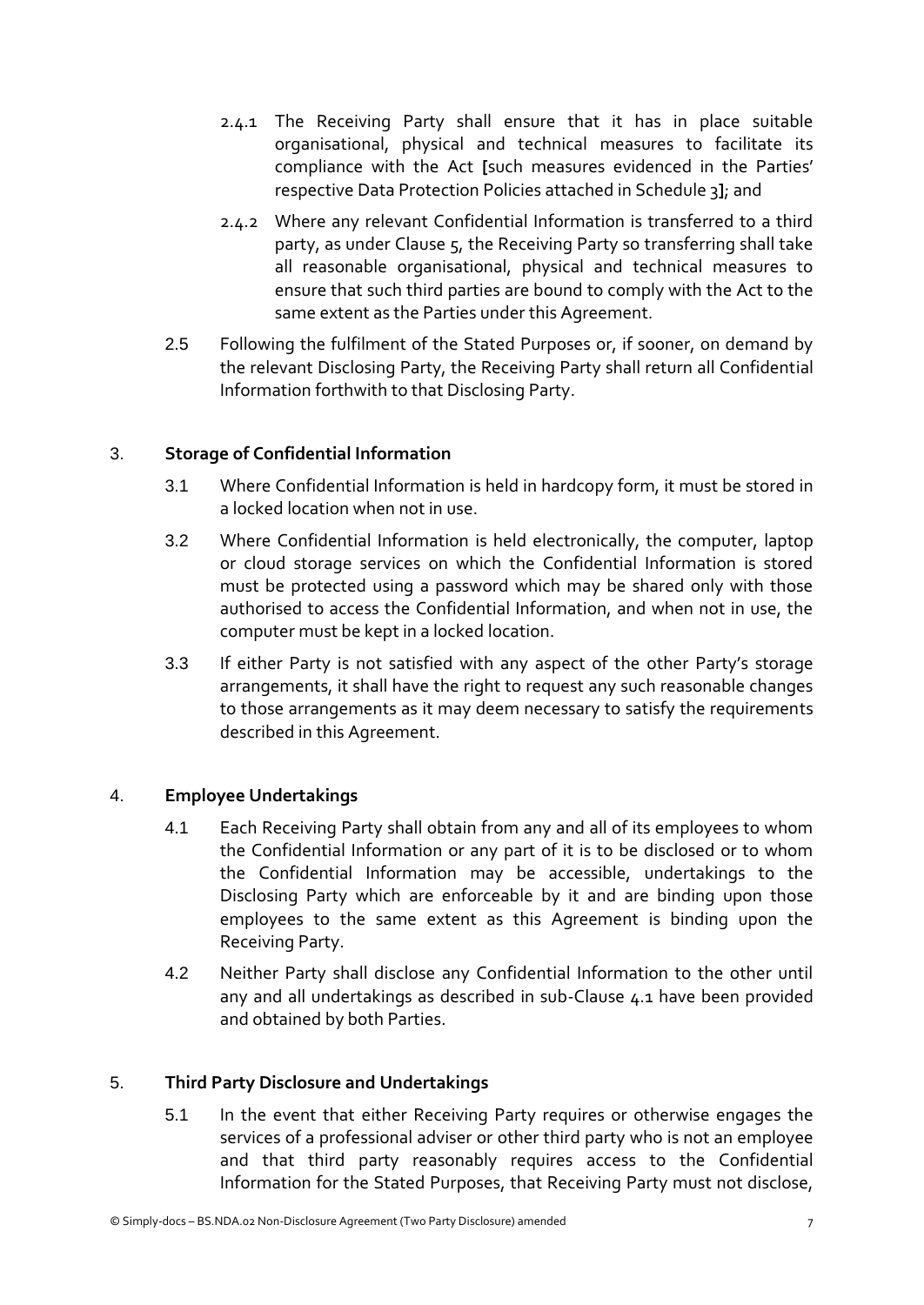or allow access to, the Confidential Information or any part of it to the third party:

- 5.1.1 without the express written consent of the Disclosing Party; and
- 5.1.2 without first obtaining an enforceable undertaking from the third party which is enforceable by the Disclosing Party and is binding upon the third party to the same extent as this Agreement is binding upon the Receiving Party.
- 5.2 Neither Disclosing Party shall grant the consent referred to in sub-Clause 5.1.1 unless it is first in receipt of the third party undertaking set out in sub-Clause 5.12.

## 6. **Proprietary Rights**

The Confidential Information and all Intellectual Property Rights subsisting therein shall remain the property of the respective Disclosing Party (or that Party's licensors, as appropriate) and the disclosure of the Confidential Information to the other Party shall not confer upon that Receiving Party any rights whatsoever in any part of the Confidential Information.

## 7. **Exceptions to Non-Disclosure and Confidentiality**

The obligations of confidentiality set out in this Agreement relating to Confidential Information shall not apply **[**(where the same can be proven using documentary evidence produced by the relevant Receiving Party)**]** to any information that:

- 7.1 is already known to, or in the possession of, the Receiving Party at the time of its disclosure by the Disclosing Party, and the Receiving Party is free of any other obligations of confidentiality with respect to it;
- 7.2 is in, or comes into, other than through any breach of this Agreement or other wrongful act or default of the relevant Receiving Party, general circulation in the public domain;
- 7.3 is received by the Receiving Party from a third party free of any obligations of confidentiality similar to those set out in this Agreement, provided such receipt is not of itself a breach of this Agreement **[**or any similar agreement between that third party and the Disclosing Party**]**;
- 7.4 is, prior to disclosure by the Disclosing Party, already in the possession of the Receiving Party having been independently developed by the Receiving Party;
- 7.5 is disclosed to a third party by the Disclosing Party free of any obligations of confidentiality similar to those set out in this Agreement;
- 7.6 is approved for disclosure in writing by the Disclosing Party;
- 7.7 is declared by the Disclosing Party in writing to no longer be confidential;
- 7.8 is required to be disclosed by the Receiving Party under the Freedom of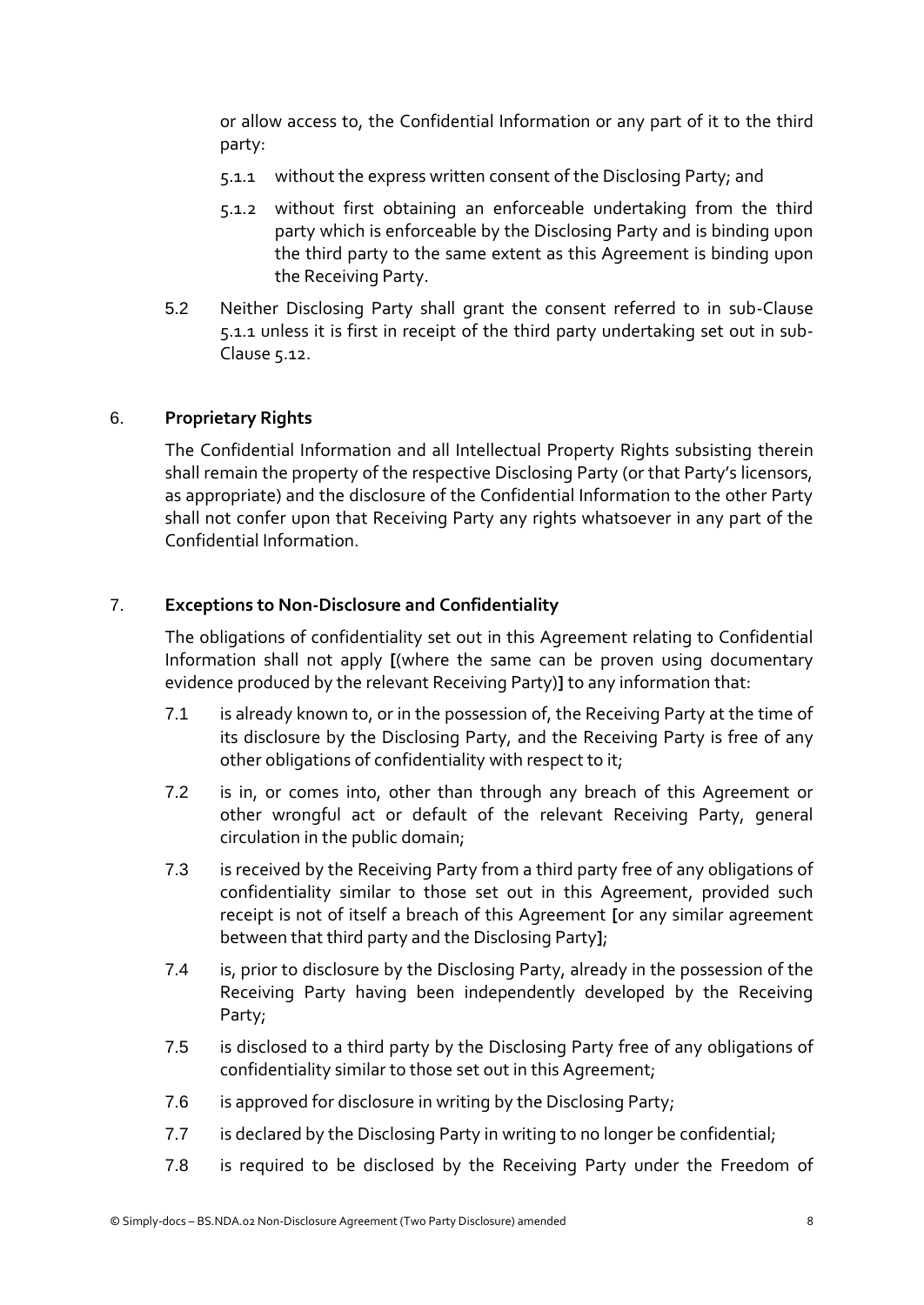Information Act 2000; or

7.9 is required by law, by any court of competent jurisdiction, or by any government agency lawfully requesting the same to be disclosed provided that the Receiving Party notifies the Disclosing Party in advance of such disclosure.

## 8. **Term**

- 8.1 The obligations of confidentiality set out in this Agreement shall continue indefinitely, subject only to the exclusions set out in Clause 7.
- 8.2 As fully detailed in sub-Clause 2.5, following the expiry or termination of this Agreement, each Receiving Party shall return the Confidential Information to the respective Disclosing Party and shall ensure that no copies thereof are retained.

## 9. **Enforcement and Indemnity**

- 9.1 Both Parties hereby acknowledge that damages alone are unlikely to be an adequate remedy for any breach by either Receiving Party of this Agreement.
- 9.2 The First Party shall, without prejudice to any and all other rights and remedies which may be available, be entitled to the remedies of injunction, specific performance and other equitable relief for any breach of this Agreement by the Second Party, actual or threatened.
- 9.3 In addition to any rights or remedies whether at law or in equity to which the First Party may be entitled, the Second Party hereby agrees to indemnify the First Party against any and all liabilities and financial or other loss, damage, costs or expenses (including legal costs on a full indemnity basis), [direct] **[**or indirect**]** which may arise out of its breach of this Agreement (including, where applicable, any breaches by the Second Party of the Data Protection Act 1998 which render the First Party liable).
- 9.4 The Second Party shall, without prejudice to any and all other rights and remedies which may be available, be entitled to the remedies of injunction, specific performance and other equitable relief for any breach of this Agreement by the First Party, actual or threatened.
- 9.5 In addition to any rights or remedies whether at law or in equity to which the Second Party may be entitled, the First Party hereby agrees to indemnify the Second Party against any and all liabilities and financial or other loss, damage, costs or expenses (including legal costs on a full indemnity basis), [direct] **[**or indirect**]** which may arise out of its breach of this Agreement (including, where applicable, any breaches by the First Party of the Data Protection Act 1998 which render the Second Party liable).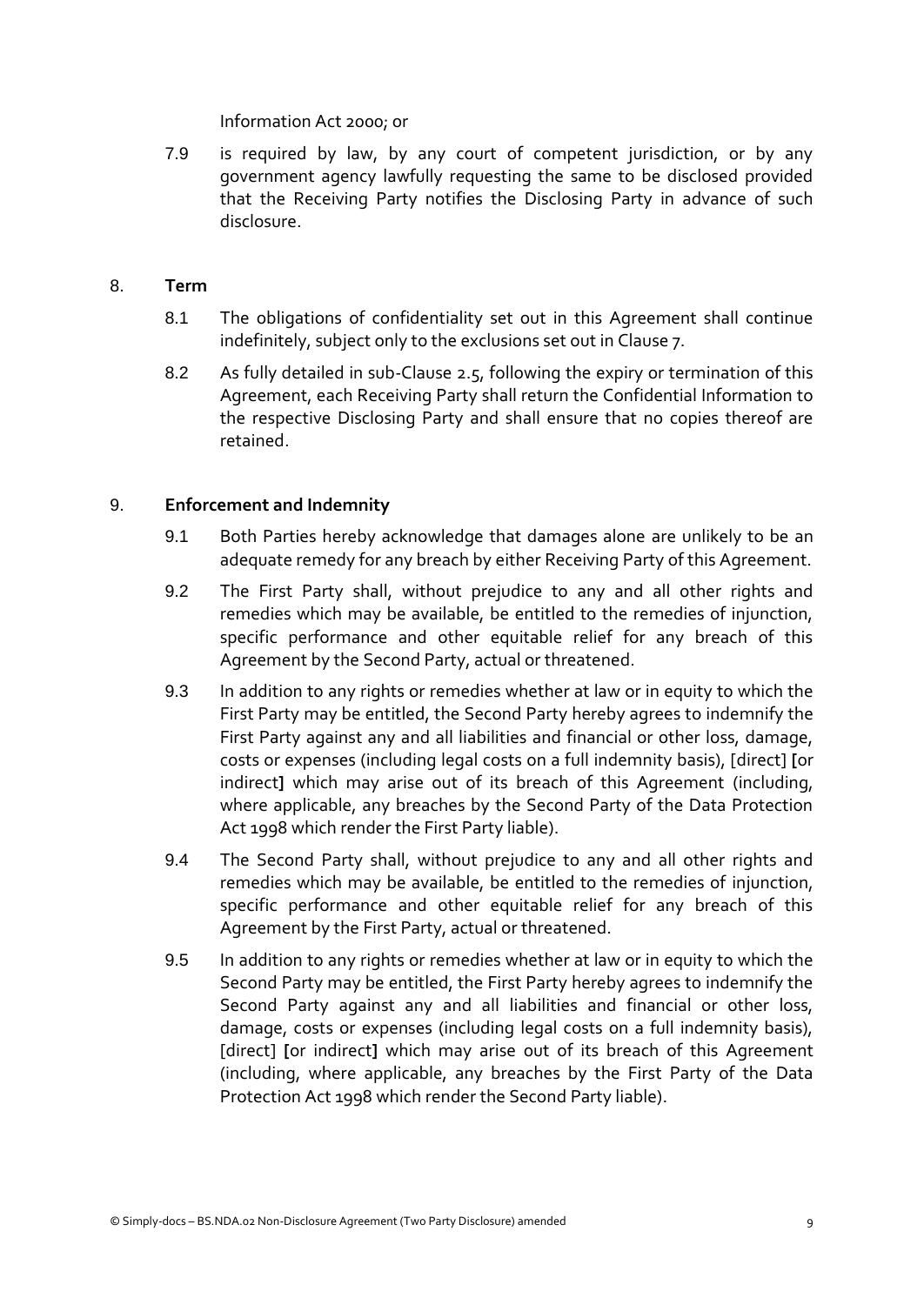## 10. **Exclusion and Limitation of Liability**

- 10.1 Neither Party shall have any obligation either to enter into any further transaction or agreement with the other Party or to provide any, or any particular, information to the other Party.
- 10.2 Neither Party, nor any of their respective employees, officers, agents, subcontractors, subsidiaries or any other third parties associated therewith shall owe any duty of care in the provision of any information to the other Party or accept any responsibility or liability for, or makes any representation or warranty, express or implied, that the Confidential Information disclosed by either Party is accurate or complete.
- 10.3 Nothing in this Agreement shall limit or exclude the liability of either Party for fraud or fraudulent misrepresentation.

## 11. **Non-Assignment of Agreement**

Neither Party may assign, transfer, sub-contract, or in any other manner make available to any third party the benefit and/or burden of this Agreement without the prior written consent of the other Party, such consent not to be unreasonably withheld.

### 12. **Communication**

- 12.1 All notices under this Agreement shall be in writing and be deemed duly given if signed by the Party giving the notice or by a duly authorised officer thereof, as appropriate.
- 12.2 Notices shall be deemed to have been duly given:
	- 12.2.1 when delivered, if delivered by courier or other messenger (including registered mail) during the normal business hours of the recipient; or
	- 12.2.2 when sent, if transmitted by facsimile or email and a successful transmission report or return receipt is generated; or
	- 12.2.3 on the fifth business day following mailing, if mailed by national ordinary mail, postage prepaid; or
	- 12.2.4 on the tenth business day following mailing, if mailed by airmail, postage prepaid.
- 12.3 All notices under this Agreement shall be addressed to the most recent address, facsimile number, or email address notified to the other Party.

### 13. **No Waiver**

No failure or delay by either Party in exercising any of its rights under this Agreement shall be deemed to be a waiver of that right, and no waiver by either Party of a breach of any provision of this Agreement shall be deemed to be a waiver of any subsequent breach of the same or any other provision.